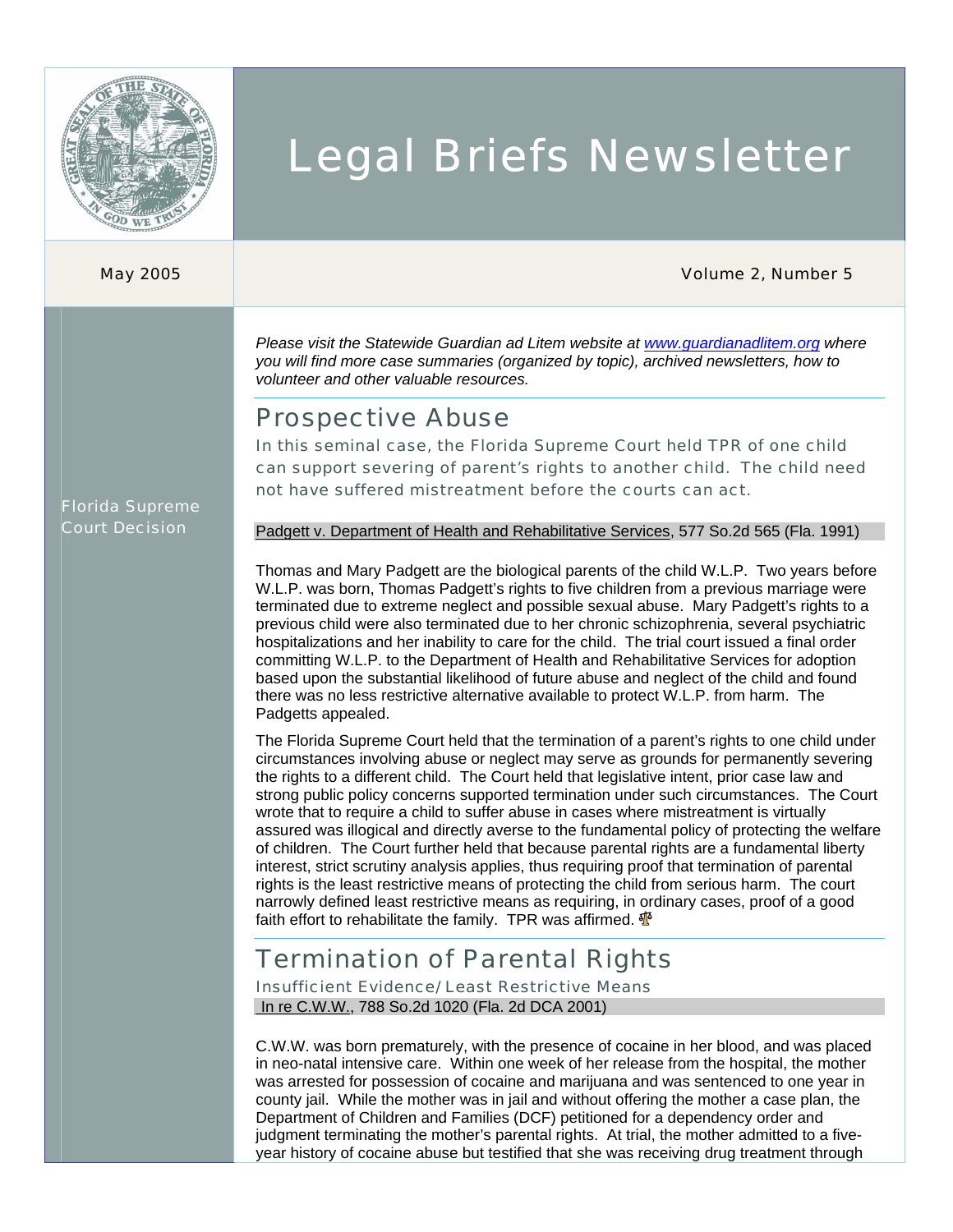the jail. The mother did not contest dependency adjudication but argued she should be allowed an opportunity to comply with a case plan. The trial court granted the TPR petition and expressed skepticism that the mother would ever complete a case plan with a goal of reunification despite her desire to do so. The mother appealed.

The Second District Court of Appeal (Second DCA) held that DCF neither presented clear and convincing evidence for terminating the mother's parental rights nor show ed that termination was the least restrictive means of protecting the child. The Second DCA found that the trial court's speculation regarding the mother's ability to successfully complete a case plan was not a valid basis for terminating her parental rights. Furthermore, DCF did not establish that the child would be harmed by the less restrictive alternative of remaining with her foster family while the mother worked on her case plan. The Second DCA reversed and remanded the case.  $\mathbf{\Phi}$ 

A court may allow some continued communication between the parent and children pending adoption, and even after adoption, if it determines that such contact is in the children's best interest. State of Florida Dept. of Children and Families v. A.D., 2005 WL 1047282 (Fla.1st DCA)

When the mother's three children were adjudicated dependent and placed in foster care, the mother agreed to complete the various tasks in her case plan. Nine months after the case plan was accepted, the Department of Children and Families (DCF) filed a termination of parental rights (TPR) petition under §39.806(1)(e). The trial court granted the petition as to the two fathers but denied the petition as to the mother and found the mother had substantially complied with her case plan. The trial court also found that DCF had not proven that termination was in the child's best interests. DCF appealed.

The First District Court of Appeal (First DCA) held that, given the trial court's factual findings, the evidence did not support a denial of the TPR petition on the ground that the mother had substantially complied with her case plan. The First DCA also held the evidence did not support the trial court's conclusion that DCF had failed to demonstrate termination was in the best interests of the children. The First DCA also stated that termination of parental rights does not necessarily mean that all bonds are broken between parent and child; a court may allow some continued communication between the parent and children pending adoption, and even after adoption, if it determines that such contact is in the children's best interest. The First DCA reversed and remanded the case.  $\mathbf{\Phi}$ 

# **Dependency**

#### Corporal Punishment

J.L. v. Department of Children and Families, 2005 WL 906192 (Fla. 4th DCA)

The Department of Children and Families (DCF) responded to a call regarding a five-yearold child with numerous marks and bruises to her buttocks. An investigation revealed the father had hit the child with a belt five times for misbehaving in school. The father's girlfriend had struck the child an additional three times the same day. The father then beat the child again a few days later. The father, who had previously attended a parenting course, admitted that he stripped the child naked during the beatings and added that he would continue to beat the child until the child "gets it." The trial court adjudicated the child dependent and the father appealed.

The Fourth District Court of Appeal (Fourth DCA) held that, although corporal discipline alone does not constitute abuse, a finding of dependency can be based upon evidence that a child is at substantial risk of imminent abuse. The fact that the bruises on the child were not the result of a single incident but of two different beatings in the same week, along with the father's acknowledgment that he intended to continue with that form of punishment, was enough to establish the child was in substantial risk of imminent harm. The Fourth DCA held that the trial court was not in error when if found the abuse the child suffered was excessive and likely to be repeated. The Fourth DCA affirmed the dependency adjudication.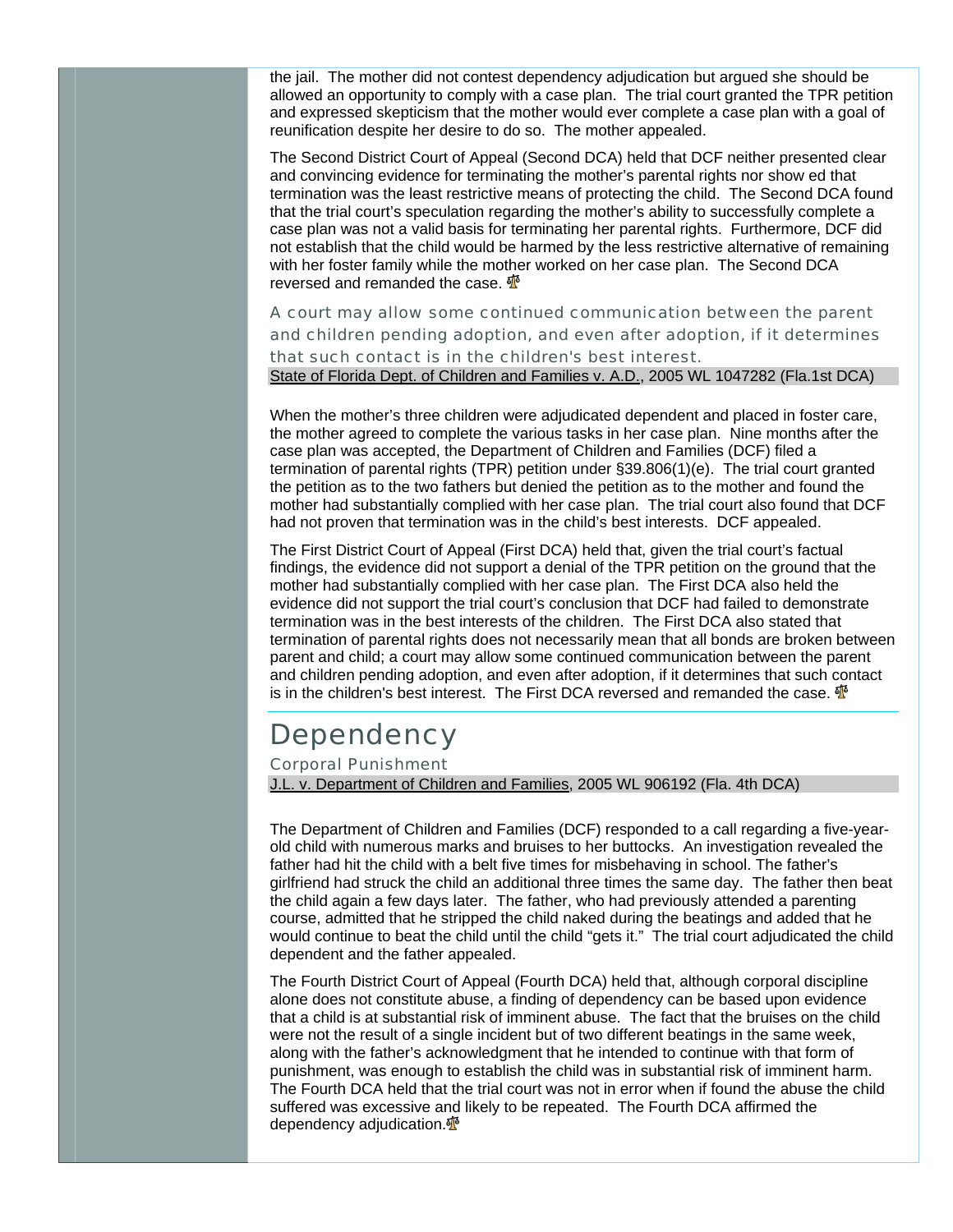Failure to Protect/Evidence: Rule 8.245(g)(3)(B)(ii), Florida Rules of Juvenile Procedure

#### A.B. v. Florida Dept. of Children and Family Services, 2005 WL 1026572 (Fla. 3d DCA)

D.S., a fifteen-year-old child, was removed from her mother after she disclosed to relatives that her stepfather sexually abused her. When D.S. told her mother about the abuse, the mother dealt with the information by praying and telling D.S. to lock her bedroom door. The mother never contacted authorities and continued to live with the stepfather. The mother also allowed the stepfather to beat D.S. with a leather strap because the mother felt he was "the king of the castle." After conducting an evidentiary hearing and considering D.S.'s deposition testimony, the trial court entered a dependency order and found the mother had neglected and abused D.S. by failing to protect her from the stepfather's sexual and physical abuse. The mother appealed and argued the admission of the child's deposition testimony violated her constitutional right to confrontation and cross-examination of her accuser.

The Third District Court of Appeal (Third DCA) held that the use of D.S.'s deposition testimony as evidence comported with the requirements of Rule  $8.245(g)(3)(B)(ii)$ , Florida Rules of Juvenile Procedure because the child was living in Pennsylvania (over 100 miles away) with her maternal grandparents at the time of the trial. At the deposition, the mother's counsel was given an opportunity to cross-examine the child and, in fact, did so. The Third DCA also held there was substantial competent evidence to support the trial court's findings that the mother neglected and abused her child by failing to protect her from the stepfather's sexual abuse. The Third DCA affirmed the dependency adjudication.<sup>16</sup>

#### Findings of Fact

#### P.H. v. Department of Children and Families, 2005 WL 991687 (Fla. 5th DCA)

The child, who lives with his mother, was adjudicated dependent as to his father based on the father's alleged drinking problem and threatening behavior towards the child. The Department of Children and Families (DCF) drafted an order of adjudication but the father objected to the proposed order, arguing that an adjudication could hamper his ability to maintain employment. DCF agreed to the withholding dependency adjudication. The trial judge signed the order but crossed through the findings of facts in the order and wrote that she was incorporating by reference her findings made at the adjudicatory hearing.

The Fifth District Court of Appeal (Fifth DCA) held that the order was insufficient and the cause must be remanded for a proper order. The Fifth DCA held the trial court must enter an order setting forth the court's findings and the legal basis for the finding of dependency. The Fifth DCA reversed and remanded the case.  $\mathbf{\Phi}$ 

## Child Custody

The order placing long-term custody of the child with the child's father is supported by competent substantial evidence.

#### S.E. v. Department of Children and Families, 2005 WL 991694 (Fla. 5th DCA)

K.E. was removed from her mother after an investigation revealed the child had a spiral fracture of the femur that could not have been broken without a large snapping sound and without the child screaming. The mother and the maternal grandmother were the child's caretakers within the 24 hours prior to the child's hospital admission. The child was adjudicated dependent as to the mother. The case plan had the goal of reunification with the mother. Although the mother had completed most of the tasks in her case plan, she failed to continue psychotherapy. The trial court entered an order placing the child in the long-term custody of the father and the mother appealed.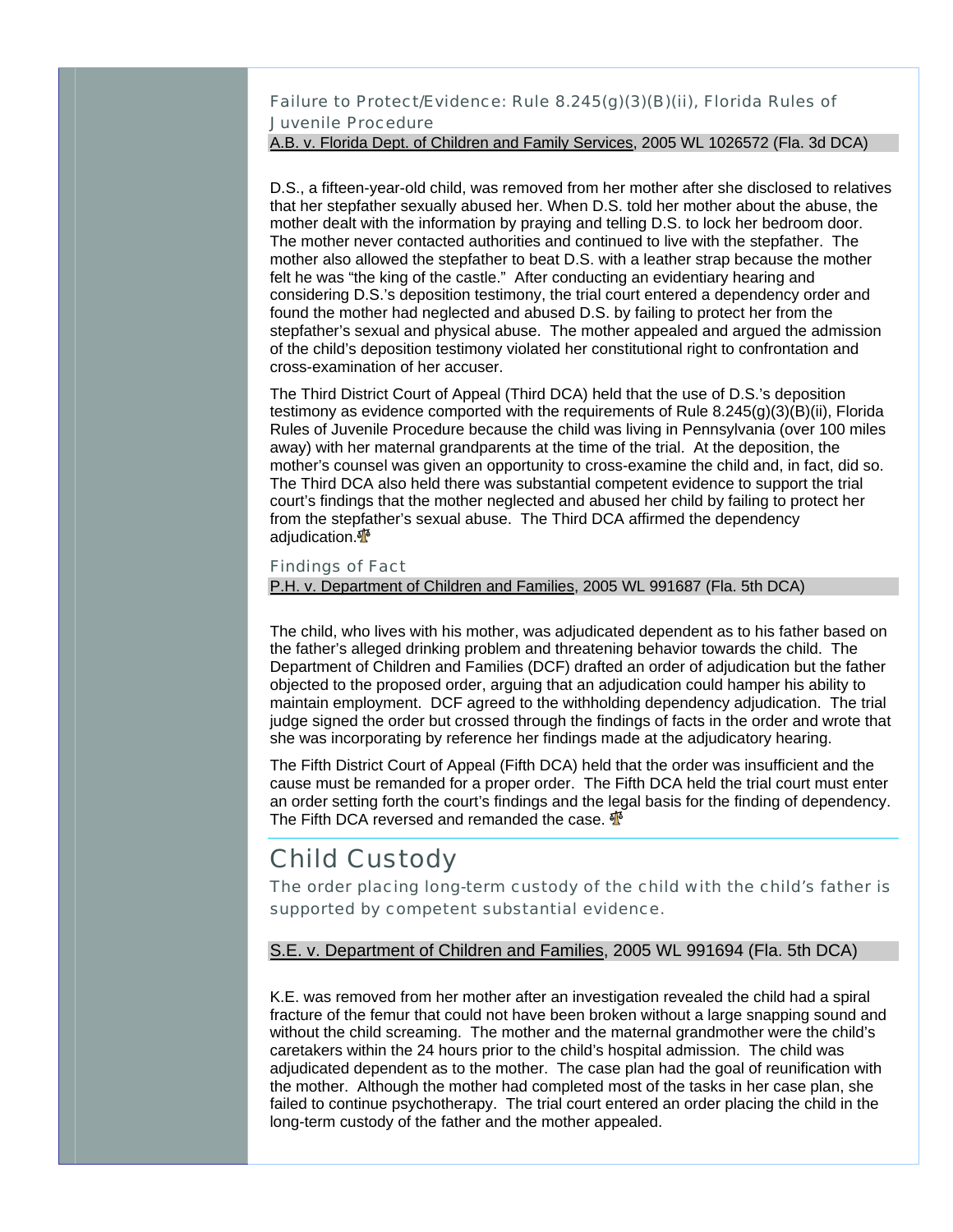The Fifth District Court of Appeal (Fifth DCA) looked at the evidence presented to the trial judge. At the hearing, the Department of Children and Families (DCF) recommended that the mother successfully complete individual psychotherapy and supply a positive recommendation from the psychotherapist before the child be returned to her. Without the psychotherapist recommendation, both DCF and the child's Guardian ad Litem were concerned the child could not be safely returned to the mother on a full-time basis. The trial court found that the father could provide a more stable, safe environment. The trial court expressed concern because it was never resolved who inflicted the injuries upon the child. The Fifth DCA held there was competent, substantial evidence to place the child in the long-term custody of the father and affirmed the trial court's order.  $\mathbf{\Phi}$ 

# Interstate Compact on the Placement of Children (ICPC)

H.P. v. Department of Children and Families, 838 So.2d 583 (Fla. 5th DCA 2003)

The trial court adjudicated two children dependent after finding their father had physically abused one of the children on more than one occasion. The father had previously been given custody of the two children in a divorce decree. When the mother, in Massachusetts moved for custody of the children, the trial court awarded custody to the mother. The trial court found that the information furnished by the mother, including verification of income, photographs of her home and background checks by law enforcement, constituted a home study. The trial court further found that the delays inherent in the Interstate Compact on the Placement of Children (ICPC) made the compact unconstitutional to the extent that it precluded or delayed placement of children with non-offending parents when no detriment to the children is shown. The trial court retained jurisdiction of the case because of the father's case plan and possible reunification. The father and the Department of Children and Families (DCF) appealed.

The Fifth District Court of Appeal (Fifth DCA) held that because the trial court retained jurisdiction of the matter, the case fell within the requirements of the ICPC. The Fifth DCA found that it was error to find that delays inherent in the ICPC render it unconstitutional to the extent that it precludes or delays placement of children in custody of non-offending parent when no detriment to the child is shown. The Fifth DCA held the trial court's anticipated delay in the home study was speculative and noted that if there is concern with the timeliness of a home study, an investigation can be made to determine whether private sector licensed agencies are available. The Fifth DCA vacated the trial court's order and instructed the court to comply with the ICPC.  $\mathbf{\Phi}$ 

## Summary of 2005 Legislative Session

#### Deborah Lacombe

Deputy General Counsel, Statewide Guardian ad Litem Office

The Florida Legislature concluded its 2005 session on May 6, 2005. The following is a brief summary of the substantive legislation of interest that passed. The bills are on their way to the Governor for his signature, and at this time, we do not anticipate any of these bills will be vetoed. If you would like to read the full text of the bills, you can view them on the Legislature's website: [www.leg.state.fl.us.](http://www.leg.state.fl.us/)

#### SB 348/HB 145 – Amends §§ 39.013, 39.0132, and 39.814

This bill, called the Family Court Efficiency bill, is a joint product of the Family Court Steering Committee and the Children's Court Improvement Committee. It is the first legislative step toward implementing the Unified Family Court concept. In addition to the references to Chapter 39, the bill also amends Chapters 61, 63, and 741. The legislation provides authority for the Supreme Court to create a unique identifier to identify persons who have cases in multiple divisions of court and coordinate these cases where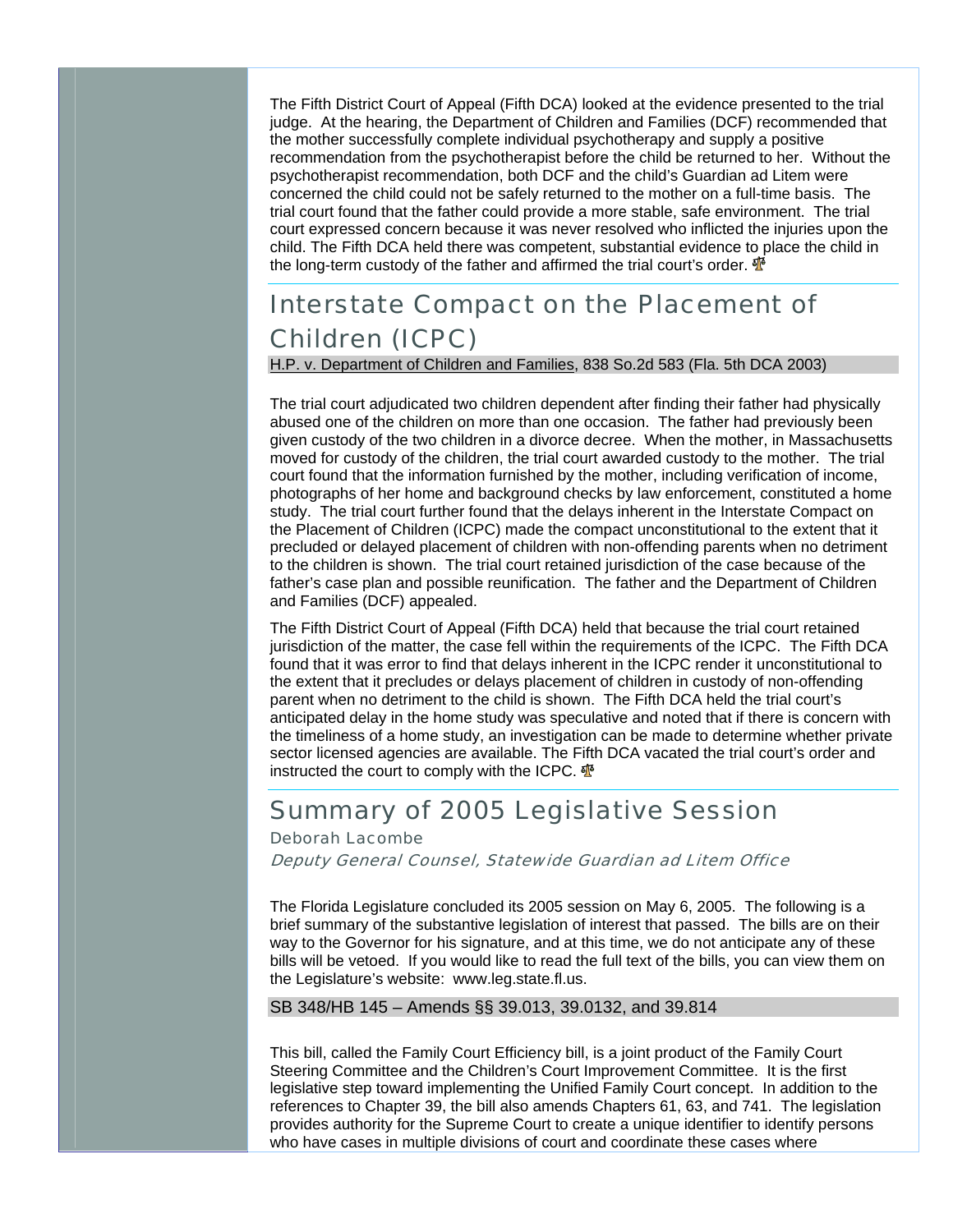appropriate. The changes to Chapter 39 impact admissibility of evidence and precedence of orders. Theses changes are intended to facilitate coordination and avoid duplication of judicial efforts in situations where placement of, custody, or parental time with a child is at issue in multiple or subsequent proceedings.

EFFECTIVE DATE: JULY 1, 2005

SB 498/HB 809 – Creates § 39.5075

This bill directs DCF to determine the citizenship of children in its custody and report such information to the court at the first judicial review. The provision requires DCF file a petition with the court to determine whether the child meets the criteria for special immigrant juvenile status and for those who do, states DCF must file papers with federal authorities to adjust the child's residency status. The progress of the application must be addressed at each judicial review. DCF is authorized to develop administrative rules to implement this section.

EFFECTIVE DATE: JULY 1, 2005

SB 758/HB 407 – Amends §§ 39.202, 39.301 and 39.302

This bill provides access to DCF's records to staff of children's advocacy centers operating pursuant to § 39.3035. Similar language was passed in SB 1098.

New subsection (22) is added to § 39.301 that states when a protective investigation is closed and a person is not identified as a caregiver responsible for the abuse, neglect or abandonment alleged in the report, the fact that the person is named in some capacity in the report may not be used to adversely affect the interests of that person. The prohibition applies to any use of the information in employment screening, licensing, child placement, adoption or any other decisions by a private adoption agency or a state agency or its contracted providers. The amendments to § 39.302 are similar and address investigations of institutional abuse.

EFFECTIVE DATE: Upon signature of the Governor

#### SB 1090/HB 883 – Amends § 39.407

Called the "Psychotropic Meds" bill, this bill establishes a protocol for DCF to request continuation or initiation of the provision of psychotropic medication to children in its custody. Some features of the bill are: a requirement that informed consent be obtained before administering such medication; a mandate that DCF provide all the medical information in its custody to the physician evaluating the child; creation of a list of information to be provided to the court by the physician; and provisions for emergencies when the provision of medication must be done prior to a court order. In circumstances where DCF is advised that a child needs psychotropic medication, a motion must be served on all parties and a hearing must be held when there is an objection to the motion.

Separate from the procedure established under Chapter 39, § 1006.0625 was created which states that a public school may not deny any student access to programs or services because the student's parent has refused to place the child on psychotropic medication.

EFFECTIVE DATE: JULY 1, 2005

#### SB 1098/HB 1929 – Amends §§ 39.0132, 39.202, and 119.07

This bill provides a statutory basis for a Guardian ad Litem to maintain as confidential those records in the GAL's possession concerning the best interests of a child. The new language is found in § 39.0132(4):

2. Any information related to the best interests of a child, as determined by a guardian ad litem, which is held by a guardian ad litem, including but not limited to medical, mental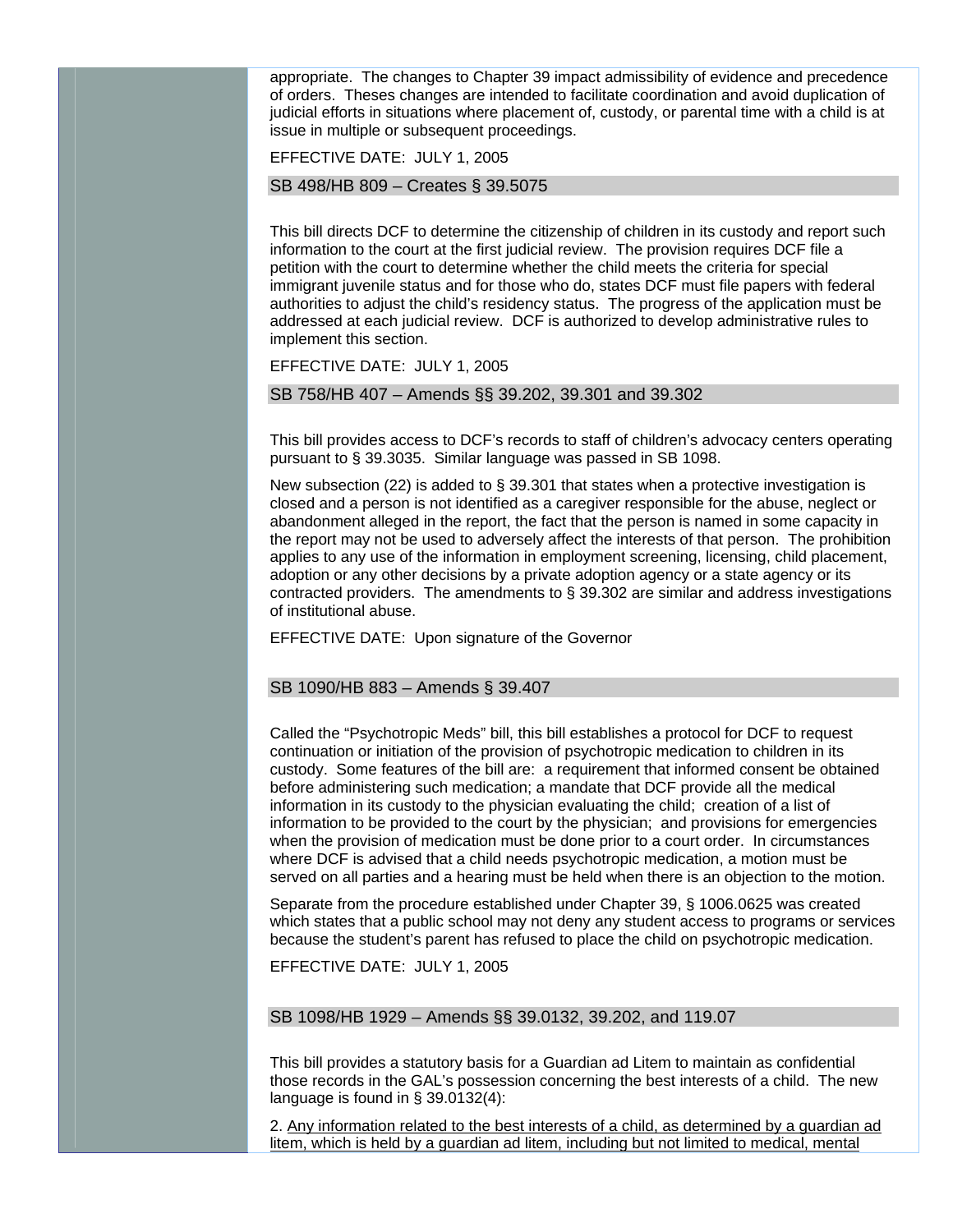health, substance abuse, child care, education, law enforcement, court, social services, and financial records; and any other information maintained by a guardian ad litem which is identified as confidential information under this chapter; is confidential and exempt from s. 119.07(1) and s. 24(a), Art. I of the State Constitution. Such confidential and exempt information may not be disclosed to anyone other than the authorized personnel of the court, the department and its designees, correctional probation officers, law enforcement agents, guardians ad litem, and others entitled under this chapter to receive that information, except upon order of the court. This subparagraph is subject to the Open Government Sunset Review Act of 1995 in accordance with s. 119.15, and shall stand repealed on October 2, 2010, unless reviewed and saved from repeal through reenactment by the Legislature.

The bill also amends § 119.07 to provide an exemption from public records for identifying information of volunteers GALs and Program staff. The new language is as follows:

The home addresses, telephone numbers, places of employment, and photographs of current or former guardians ad litem, as defined in s. 39.820, and the names, home addresses, telephone numbers, and places of employment of the spouses and children of such persons, are exempt from subsection (1) and s. 24(a), Art. I of the State Constitution, if the guardian ad litem provides a written statement that the guardian ad litem has made reasonable efforts to protect such information from being accessible through other means available to the public. This subparagraph is subject to the Open Government Sunset Review Act of 1995 in accordance with s. 119.15, and shall stand repealed on October 2, 2010, unless reviewed and saved from repeal through reenactment by the Legislature.

Lastly, the bill provides access to DCF's records to staff of children's advocacy centers operating pursuant to § 39.3035. Similar language was passed in SB 758.

EFFECTIVE OCTOBER 1, 2005

#### SB 1314/HB 1319 – Amends §§ 39.0132, 39.701, and 409.1451

This bill allows dependent children to petition the court to retain jurisdiction of their cases for 1 year past their eighteenth birthday to determine whether appropriate aftercare support, Road-to-Independence Scholarship, transitional support, mental health, and developmental disability services, to the extent otherwise authorized by law, have been provided or to meet any requirement of federal law with respect to the court's ongoing jurisdiction pending issuance of a Special Immigrant Juvenile Visa. If such a visa is pending, the court's review hearings shall be solely for the purpose of determining the status of the petition/application and the court's jurisdiction terminates upon the final decision of the federal authorities.

Subsection (12) is created in § 39.0132 which states "the court shall encourage the Statewide Guardian ad Litem Office to provide greater representation to those children who are within 1 year of transferring out of foster care."

In the amendments to § 39.701, the law requires DCF to provide information on how to apply for Medicaid services, if the child is eligible. Section 39.701 provides that DCF must inform the child that if he or she is eligible for the Road to Independence scholarship, he or she may continue to reside in the current foster care home or another home under the supervision of DCF. The law requires that the child be given notice of his or her right to petition for the court's continuing jurisdiction past his or her eighteenth birthday and that the child be encouraged to attend all judicial review hearings occurring after his or her seventeenth birthday. Lastly, the new law mandates that DCF enroll all young adults in KidCare, regardless of the timing of the enrollment period.

EFFECTIVE DATE: JULY 1, 2005